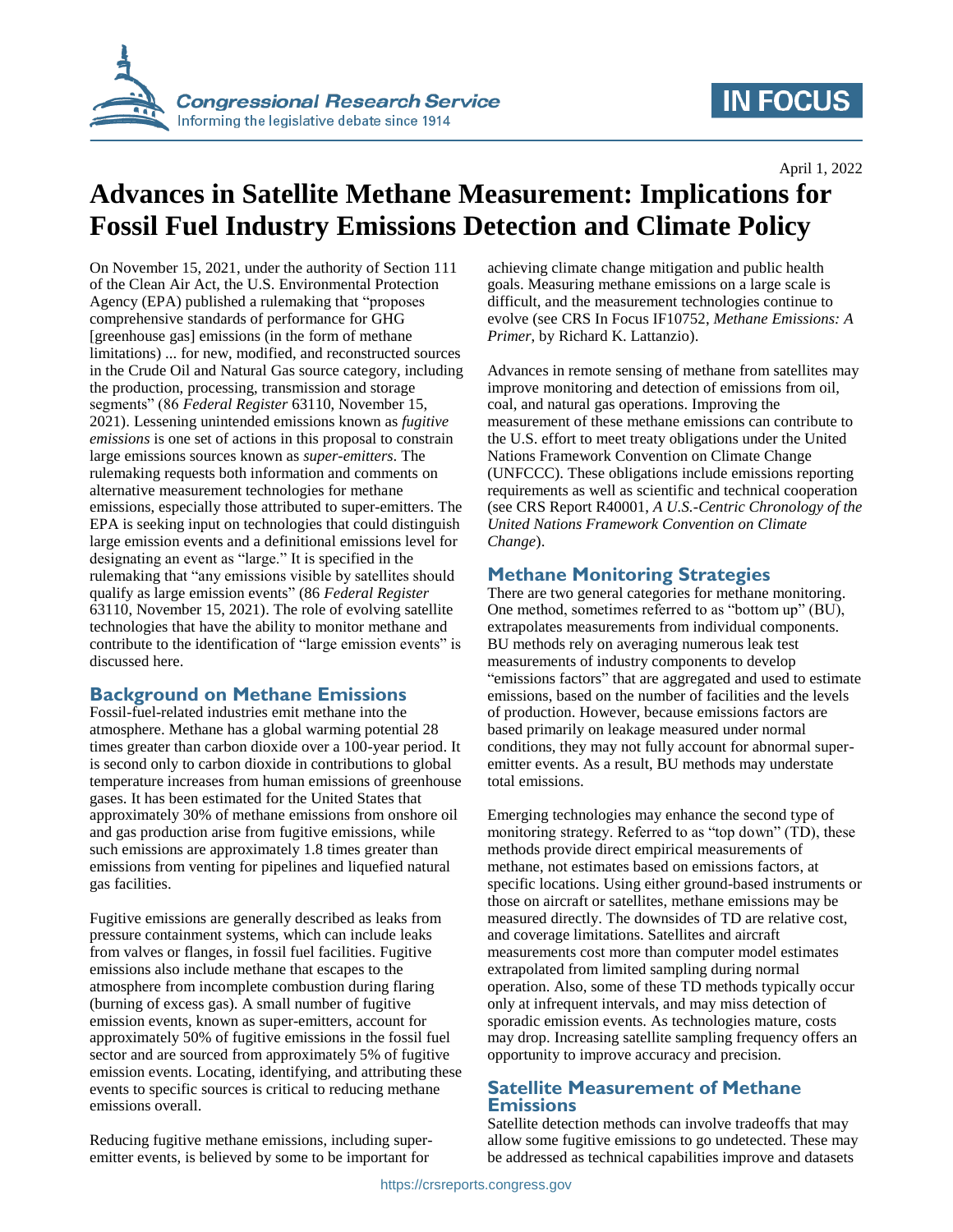from satellites with complementary capabilities are combined. As satellites pass overhead, they scan a continuous strip of the Earth's surface known as a swath. The swath width is the horizontal width of this strip. There is a tradeoff between the swath width and the resolution of the image. A satellite such as the European Space Agency instrument TROPOMI has a swath width of 2,600 kilometers (km) and spatial resolution of 7 km x 5.5 km (across x along track). Such a wide swath scans a large area but typically lacks the resolution to distinguish individual features such as specific oil or gas facilities. A satellite such as the Italian Space Agency instrument PRISMA—with a swath width of 30 km and a spatial resolution of 30 meters (m), with a high-resolution sensor—may be able to distinguish such facilities. Such a narrow swath width restricts the area that can be sampled on any given overpass. This tradeoff means that a wide-survey satellite may detect an area of high emissions but lack the resolution to attribute it to a specific facility, whereas a highresolution satellite may miss a sporadic emission event altogether if it is outside the narrower swath being sampled.

There are strategies to address these tradeoff issues and improve the detection, quantification, and attribution of fugitive methane emissions. These strategies include increasing satellite survey capacity to detect elevated regional methane concentrations suggesting emission events, increasing satellite capacity for direct location attribution of such events, and using satellites with complementary capabilities in tandem.

Enhanced attribution capability may be obtained by having more high-resolution satellites available for observations. Three high-resolution Canadian GHGSat satellites with spatial resolution of at least 50 m x 50 m are currently operational. These systems are able to discern individual point sources of fugitive emissions at the facility level, allowing specific attribution in some cases. These satellites have a narrow 12 km x 12 km field of view and are capable of sampling locations of high emissions, identified by survey satellites such as the MethaneSAT (American-New Zealand space mission currently scheduled for launch in October 2022) or the European Space Agency TROPOMI instrument on board the Copernicus Sentinel-5 Precursor satellite launched in 2017. The launch of additional GHGSat satellites is planned for mid-2022.

Recent scientific advances in hyperspectral sensing may also increase attribution capability. Experiments have shown that hyperspectral sensors can be used to measure atmospheric methane. Satellites such as PRISMA (launched in 2019 by the Italian Space Agency), Copernicus Hyperspectral Imaging Mission for the Environment (CHIME; European Space Agency mission in collaboration

with NASA), and ZY-1 02D (Chinese satellite launched in 2019) combine this ability to measure methane with a spatial resolution better than 50 m x 50 m, which is likely sufficient to allow fugitive emissions attribution to a specific facility. Making use of the data from these satellites for fugitive emissions detection could add to current attribution capabilities. Data from some of these satellites are already publicly available at no cost to users.

Survey capacity may be enhanced by MethaneSAT, a joint project of the Environmental Defense Fund (a U.S. nonprofit) and the New Zealand Space Agency. Its specifications include a swath width greater than 200 km, a spatial resolution of 0.1 km x 0.4 km, and a detection threshold of approximately 2 parts per billion (ppb) of methane. If successful, MethaneSAT would be able to survey large areas and detect methane emissions with some spatial specificity, although its ability to attribute an emission event to a specific facility would be limited.

Alone or in combination, satellite platforms such as MethaneSAT, TROPOMI, the GHGSat satellites, and the methane measurement capabilities of an increasing number of hyperspectral satellites could provide an increase in the detection, measurement, and attribution of super-emitter fugitive methane emission events, with a corresponding increase in researchers' ability to detect such events systematically.

#### **Improving Greenhouse Gas Inventories**

Enhanced satellite attribution capabilities may also improve U.S. efforts to develop a more accurate greenhouse gas inventory. EPA prepares an annual Greenhouse Gas Inventory (GHGI; EPA 430-R-21-005, *Inventory of U.S. Greenhouse Gas Emissions and Sinks: 1990-2021*), which is submitted to the United Nations as part of the U.S. commitment under the UNFCCC. The GHGI has been the subject of some criticism, as studies have found that the GHGI may underestimate U.S. methane emissions from the oil and natural gas sectors. Some studies suggest that part of this underestimation may be due to the underrepresentation of emissions from large emission events or super-emitters. Satellite sensors have a demonstrated ability to detect large methane emission events. If this capacity is further developed and then systematically applied in oil- and gasproducing areas of the United States, it might provide information that could increase the accuracy of the GHGI by providing information on large emission events that might otherwise go undetected.

**Jonathan D. Haskett**, Analyst in Environmental Policy

**IF12072**